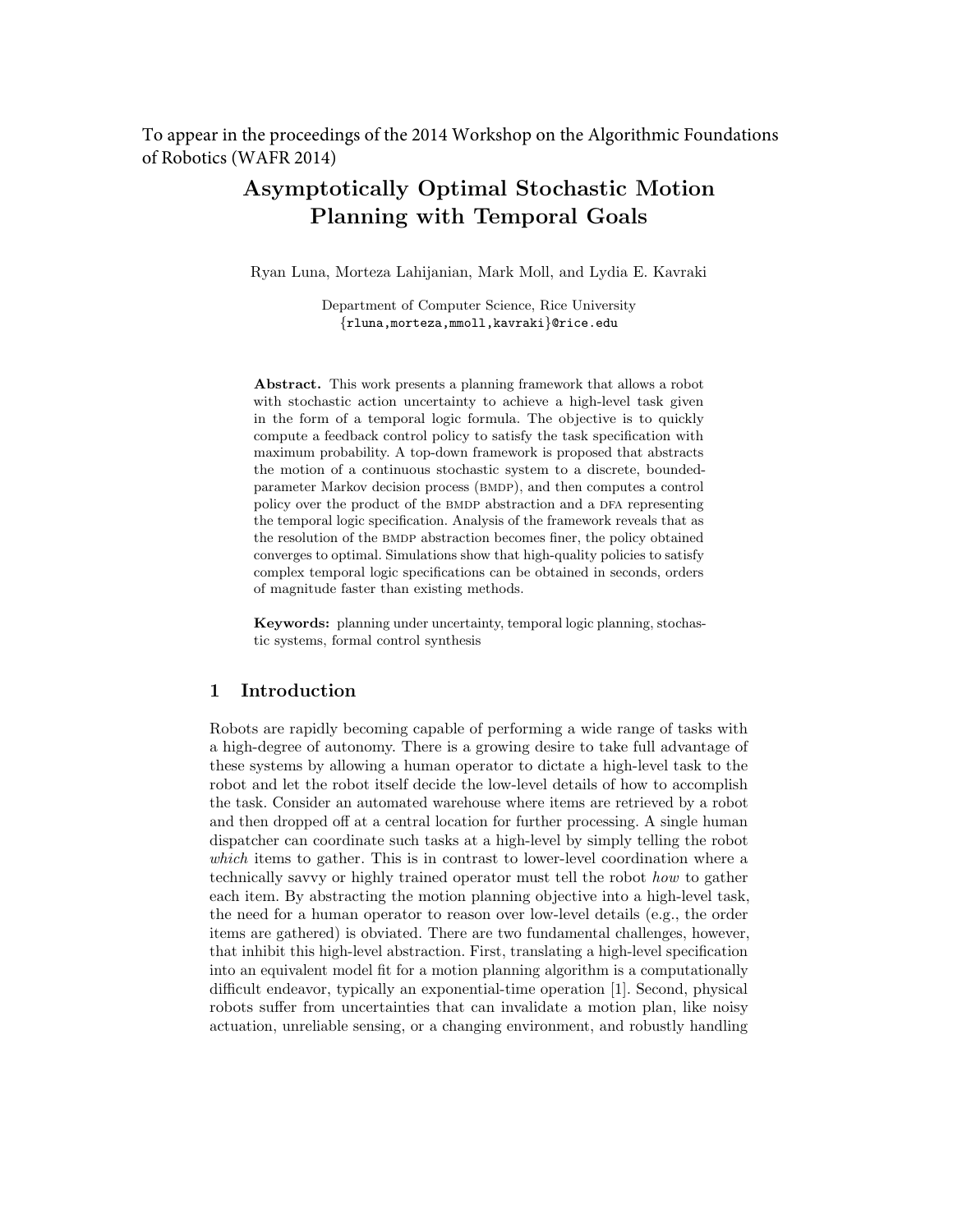uncertainty can require significant computation time [2]. Extensive literature exists for solving these challenges in isolation, but methods that are both efficient and effective at high-level task planning for an uncertain system remain elusive.

High-level specifications using temporal logics have been employed to improve the expressiveness of a motion planning task  $(e.g., [3-10])$ . These logics allow for a natural encoding of both Boolean and temporal constraints, and the classic motion planning task of move from start to goal without collision can be greatly enhanced using these operators. For instance, in the warehouse scenario described above, complex tasks such as

"Pick up items from locations A, B, and C, in any order, and drop them off at location D" or

"Pick up items from locations  $A$  or  $B$  and then  $C$  and drop them off in  $D$ ; meanwhile, if  $B$  is ever visited, then avoid  $E''$ 

are easily encoded using only temporal and Boolean operators. Given a motion planning specification in the form of a temporal logic formula, existing frameworks (e.g., [3–10]) consider a mixed discrete and continuous approach, where Boolean propositions are mapped to discrete regions of the state space and planning is performed in the continuous space to satisfy the specification.

When the robot is subject to action uncertainty, robust motion planners have been developed that compute a control strategy over the entire state space rather than a single trajectory (e.g.,  $[11-13]$ ). This strategy is often referred to as a policy. Conceptually, a policy is a lookup table that maps each state to a particular action. An optimal policy maximizes the reward the robot can expect to receive given a stochastic motion model of its evolution. Computing an optimal policy can take significant time, however, because every state of the system must be reasoned over to ensure the action selected is indeed optimal.

This work operates at the intersection of high-level task planning and planning under action uncertainty. A top-down framework is presented that is capable of quickly computing an optimal control policy that satisfies a temporal logic specification with maximum probability by utilizing a combination of discrete and continuous space planning. To robustly handle noise in the actuation of the robot, the method constructs an abstraction in the form of an uncertain Markov model that models the evolution of the robot as it moves between discrete regions of the state space. Given a temporal logic task specification, the framework then constructs an equivalent *deterministic finite automaton* (DFA) that expresses the task and computes an optimal control policy over the product of the DFA and the discrete abstraction to maximize the probability of satisfying the specification.

#### 1.1 Related Work

Motion planning for realistic robotic tasks is the subject of a large body of recent work known as *formal methods in robotics* [3–10]. The kinds of tasks that are studied typically admit a wide latitude of possible solutions; this is evident in the tasks described earlier for the warehouse scenario. Many complex motion planning scenarios can be naturally translated to temporal logics, in particular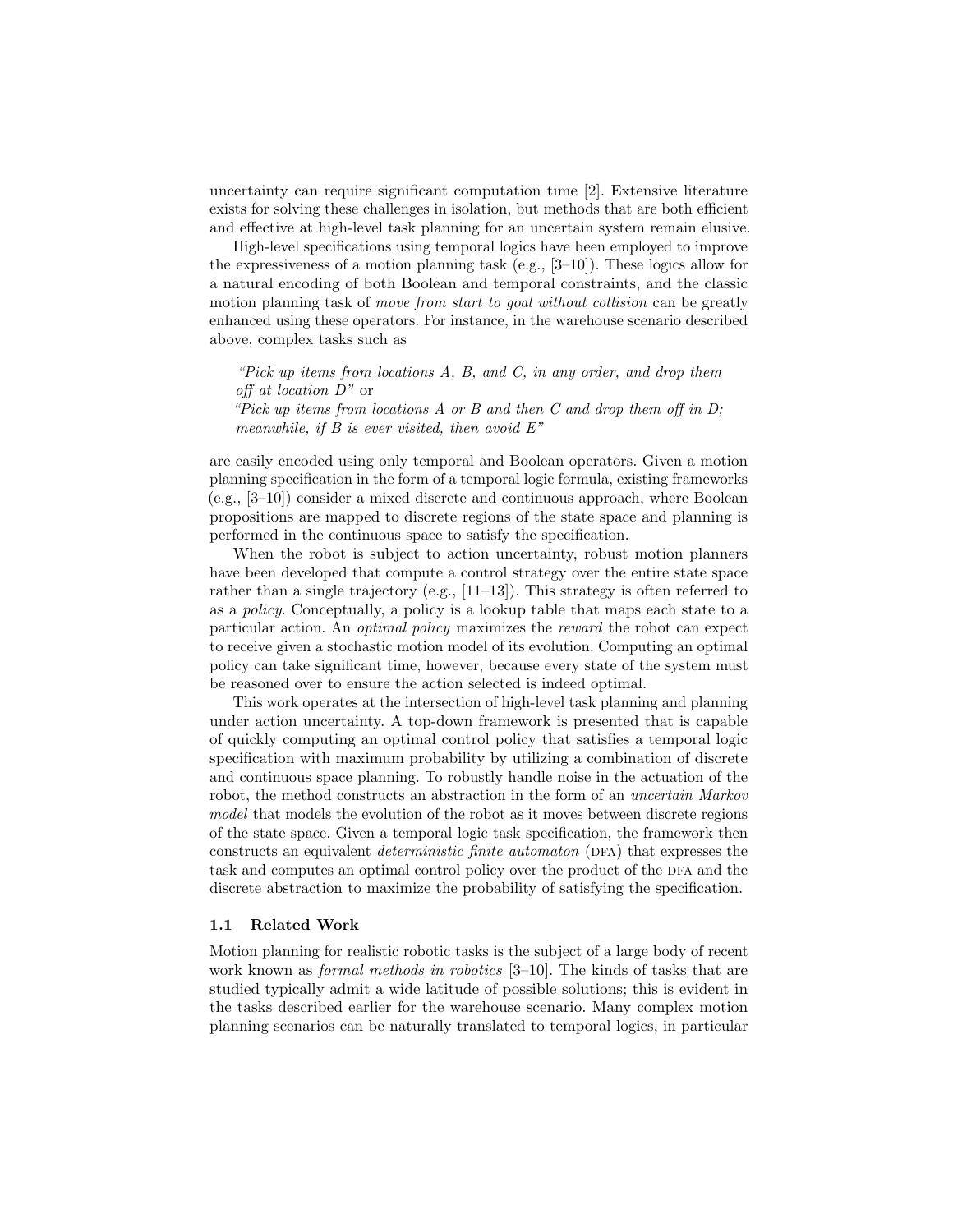$linear temporal logic (LTL) [14]$ . Unfortunately, temporal logic planning suffers from state space explosion, and existing methods rely on a discrete abstraction of the continuous system to gain computational tractability.

One class of methods for temporal logic planning synthesize controllers over a discrete abstraction of the state space [3, 5]. The relationship between the controllers and a discretization of the space ensures that motion between adjacent regions is realizable by the continuous system, known as a bisimilar abstraction. Synthesis of reactive controllers have also been considered that allow for robust control in a dynamic environment, provided that all environmental behaviors are also encoded in temporal logic [4, 6, 15, 16]. These methods are correct-byconstruction, and find a satisfying trajectory if one exists. Synthesizing controllers that satisfy the bisimilarity constraints, however, admits only simple dynamical models. Recent work attempts reactive synthesis for non-linear systems [17], but constructing these controllers remains computationally difficult.

Sampling-based motion planners have been augmented to satisfy a task specification given in LTL  $[7, 8, 10, 18, 19]$ . These works are able to quickly emit a satisfying trajectory for systems with hybrid and/or complex dynamics. Note that these methods are not correct-by-construction. The probabilistic completeness of many sampling-based planners, however, guarantees that if a satisfying trajectory exists, the probability of finding a trajectory grows to 1 over time.

The temporal logic planning methods described above do not address instances where the robot suffers from uncertainties. When there is uncertainty in actuation, methods exist for temporal logic planning that employ a Markov decision process (MDP) to model the evolution of the system through the state space  $[20, 21]$ . The goal in these methods is to compute a control policy over the MDP abstraction to satisfy a high-level task with maximum probability. These works are incomplete, however, in that methods to construct the approximating MDP for the robot are not presented; only planning over an existing abstraction is discussed. Uncertain mdps, where transition probabilities can belong to sets of values, have also been employed to provide a hierarchical abstraction and improve computational complexity [22]. Strong assumptions must be made on the structure of this abstraction, many of which are difficult to realize for physical systems.

Construction of a Markov abstraction for continuous-time and space systems has been studied in the literature for stochastic optimal control. In the stochastic motion roadmap (SMR) [11], the state space is discretized through sampling and an MDP is constructed over the sampled states using a Monte Carlo simulation; a set of discrete actions is assumed. Another method is the *incremental* MDP  $(iMDP)$  algorithm  $[12]$ , which asymptotically approximates the optimal policy of the continuous stochastic system by sampling both a state and a set of candidate controls; a single control is chosen for the state with value iteration. To ensure a good approximation of the optimal policy, both SMR and iMDP construct a highly accurate mdp abstraction. Achieving the Markov property exactly, however, requires very dense state space sampling. Recent work suggests the use of a *bounded-parameter* Markov decision process ( $BMDP$ ) [23], a special class of uncertain mdps which can be solved in polynomial-time with respect to the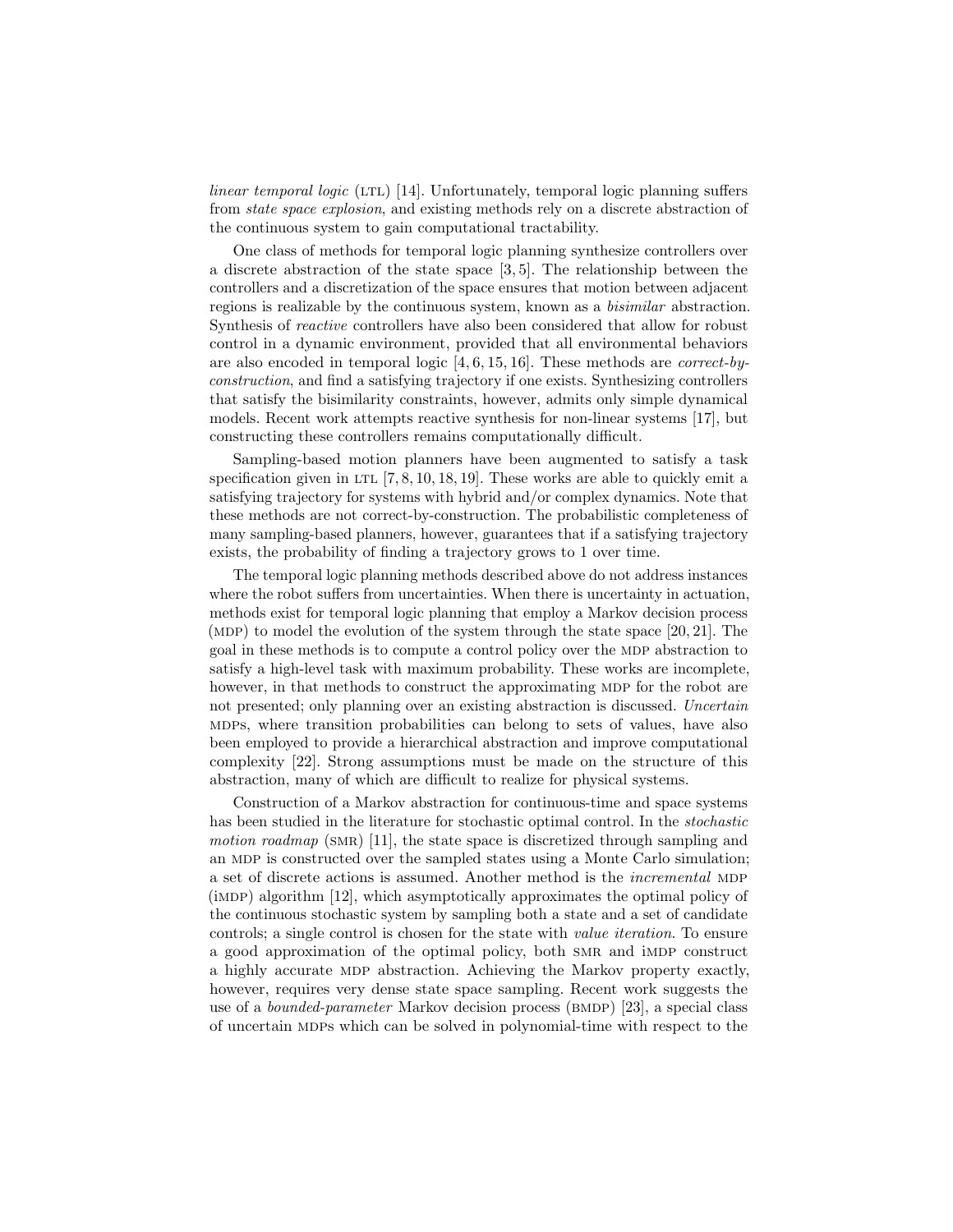number of states, as the abstraction model  $[13, 24]$ . A BMDP allows for coarse discretization of the state space by relaxing the Markov constraint while still fully representing the memoryless transition model. Moreover, a BMDP does not have the strong assumptions on the transition model that general uncertain MDPs do.

### 1.2 Contribution

This paper introduces a planning framework that quickly computes a control policy for a system with uncertain actuation to satisfy a high-level specification with maximum probability. The proposed planning framework utilizes a coarse Markov abstraction to mitigate state space explosion when planning for the continuous stochastic system. Unlike previous works in temporal logic planning, however, the proposed framework makes few assumptions on the underlying dynamics, and is applicable to a broad class of stochastic systems. The proposed method builds upon previous work [13, 24] by constructing a coarse, boundedparameter mdp (bmdp) abstraction to model the evolution of the stochastic system through discrete regions of the state space. Departing from the previous works, an optimal policy is computed over the BMDP abstraction to satisfy a high-level specification given in temporal logic. The framework constructs the entire abstraction and control policy from scratch, requiring only a model of the dynamics, a map of environment, and a task specification. Although errors are introduced when discretely approximating a continuous process, analysis shows that as the discrete regions become smaller, errors in the approximation limit to zero and the control policy that is computed converges to the true optimal.

This work presumes that the task specification is given in co-safe LTL  $[1]$ , a subset of LTL. Although co-safe LTL has infinite semantics, a finite trace is sufficient to satisfy these formulas. In many robotics applications, tasks are required to be completed in finite time, making co-safe LTL an ideal language for such high-level specifications. A noteworthy property of the BMDP abstraction is that it can be reused for any co-safe LTL specification given the same robot and workspace. Simulated results show that given a BMDP abstraction, a complete control policy to satisfy the specification with maximum probability can be computed in seconds, orders of magnitude faster than existing techniques.

# 2 Problem Formulation

The objective of this work is to compute a control policy for a fully-observable robotic system with noisy actuation that satisfies a high-level task specification given in a fragment of LTL with maximal probability. Formal definitions of the robotic system, LTL specification language, and task satisfaction follow.

### 2.1 Stochastic Robotic System

Consider a robotic system with noisy actuation whose dynamics are described by the following stochastic differential equation [25, 12, 13, 24]:

$$
dx = f(x(t), u(t))dt + F(x(t), u(t))dw,
$$
  
\n
$$
x \in X \subset \mathbb{R}^{n_x}, \quad u \in U \subset \mathbb{R}^{n_u},
$$
\n(1)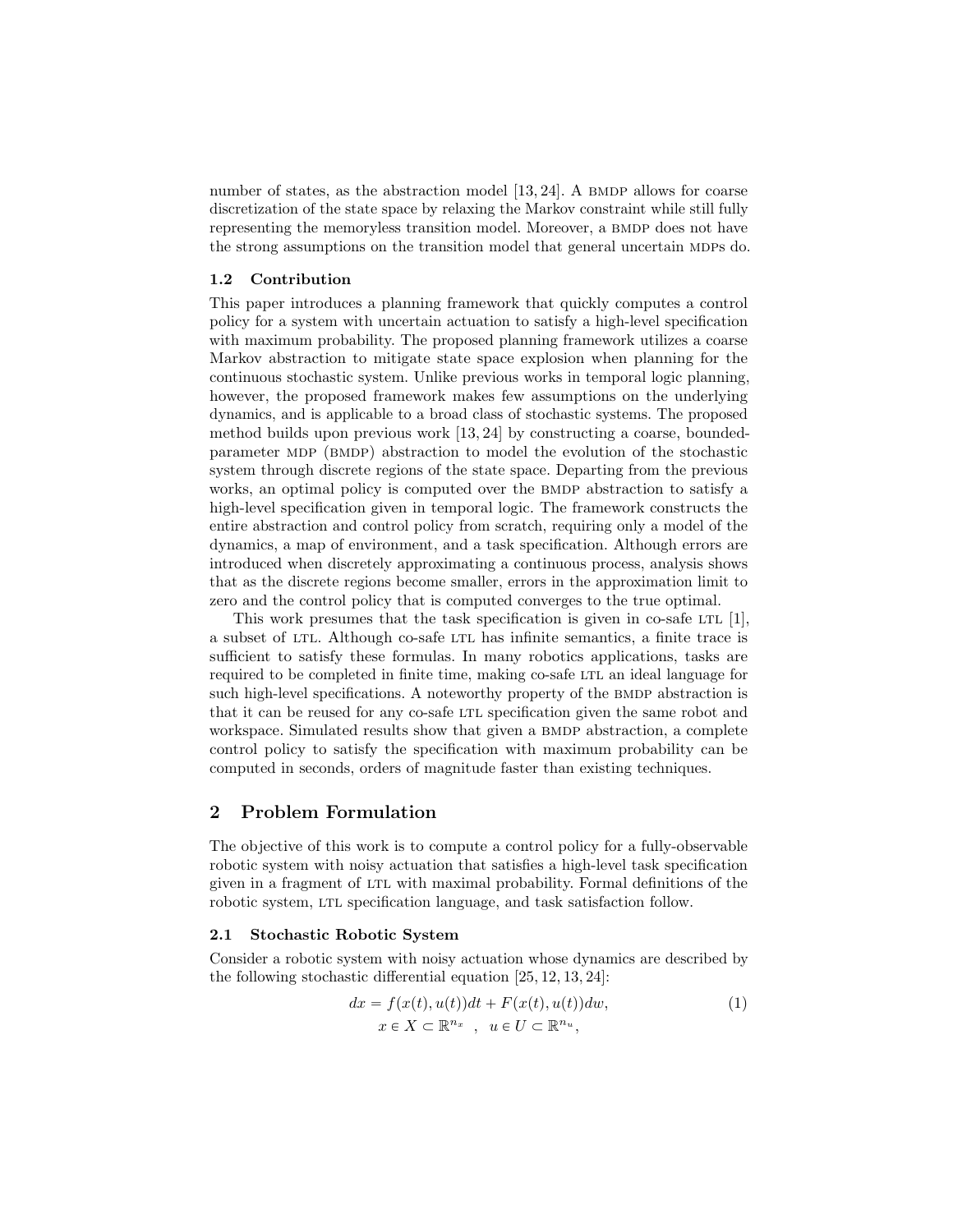where  $X$  and  $U$  are compact sets representing the state and control spaces, and  $w(\cdot)$  is an  $n_w$ -dimensional Wiener process. Functions  $f : X \times U \to \mathbb{R}^{n_x}$ and  $F: X \times U \to \mathbb{R}^{n_x \times n_w}$  are bounded and Lipschitz continuous, where  $f(\cdot, \cdot)$ describes the robot's nominal dynamics and  $F(\cdot, \cdot)$  captures the influence of noise on the dynamics. The pair  $(u(\cdot), w(\cdot))$  is assumed to satisfy the Markov property. The stochastic process is fully observable and stops once the interior of  $X$  is left.

### 2.2 Syntactically Co-safe LTL

The mission of the stochastic system is specified by a syntactically co-safe LTL formula  $\phi$  [1, 7]. The syntax and semantics of such a specification is given here for completeness.

Syntax: A syntactically co-safe LTL formula  $\phi$  is defined inductively over a set  $\Pi = {\pi_1, \ldots, \pi_n}$  of atomic Boolean propositions and a set of unary and binary operators:

$$
\phi := \pi \left| \neg \pi \left| \phi \vee \phi \right| \phi \wedge \phi \left| \mathcal{X} \phi \right| \mathcal{F} \phi \left| \phi \mathcal{U} \phi \right|, \right.
$$

where  $\pi \in \Pi$  in an atomic proposition,  $\neg$ ,  $\neg$ , and  $\wedge$  represent the Boolean operators negation, disjunction, and conjunction respectively,  $\mathcal{X}$  is the temporal next operator,  $\mathcal F$  represents the temporal eventually operator, and  $\mathcal U$  denotes the temporal until operator.

Semantics: The semantics of a syntactically co-safe LTL formula  $\phi$  are defined over infinite traces of  $2^{\Pi}$ . Let  $\sigma = {\tau_i}_{i=0}^{\infty}$  denote an infinite trace, where  $\tau_i \in 2^{\Pi}$ . Furthermore, let  $\sigma^i = \tau_i, \tau_{i+1}, \ldots$  denote a suffix of the trace starting at step *i*. The notation  $\sigma \models \phi$  denotes that the trace  $\sigma$  satisfies co-safe formula  $\phi$  and has the following recursive definition:

| $- \sigma \models \pi$                       | if $\pi \in \tau_0$                                                                                            |
|----------------------------------------------|----------------------------------------------------------------------------------------------------------------|
| $- \sigma \models \neg \pi$                  | if $\pi \notin \tau_0$                                                                                         |
| $- \sigma \models \phi_1 \vee \phi_2$        | if $\sigma \models \phi_1$ or $\sigma \models \phi_2$                                                          |
| $- \sigma \models \phi_1 \wedge \phi_2$      | if $\sigma \models \phi_1$ and $\sigma \models \phi_2$                                                         |
| $- \sigma \models \mathcal{X} \phi$          | if $\sigma^1 \models \phi$                                                                                     |
| $- \sigma \models \mathcal{F}\phi$           | if $\exists k \geq 0$ where $\sigma^k \models \phi$                                                            |
| $- \sigma \models \phi_1 \mathcal{U} \phi_2$ | if $\exists k \geq 0$ where $\sigma^k \models \phi_2$ , and $\forall i \in [0, k)$ , $\sigma^i \models \phi_1$ |
|                                              |                                                                                                                |

Although the semantics have an infinite horizon, a finite trace is sufficient to satisfy  $\phi$ . Thus, a deterministic finite automaton (DFA)  $\mathcal{A}_{\phi} = (Z, \Sigma, \delta, z_0, T)$  can be constructed that accepts exactly the satisfying traces of  $\phi$ , where

- $Z$  is a finite set of states,
- $-\Sigma = 2^{I}$  is the input alphabet, where each input symbol is a truth assignment for all propositions in  $\Pi$ .
- $\delta : Z \times \Sigma \rightarrow Z$  is the transition function,
- $z_0 \in Z$  is the initial state, and
- $-T \subseteq Z$  is the set of accepting states.

Let  $\sigma = \sigma_0 \dots \sigma_l$  be a string over  $\Sigma$ .  $\mathcal{A}_{\phi}$  accepts  $\sigma$  iff a sequence of states  $\omega_0 \dots \omega_l$ exists in Z where  $\omega_0 = z_0$ ,  $\omega_{i+1} = \delta(\omega_i, \sigma_i)$  for  $i = 0, \ldots, l - 1$ , and  $\omega_l \in T$ .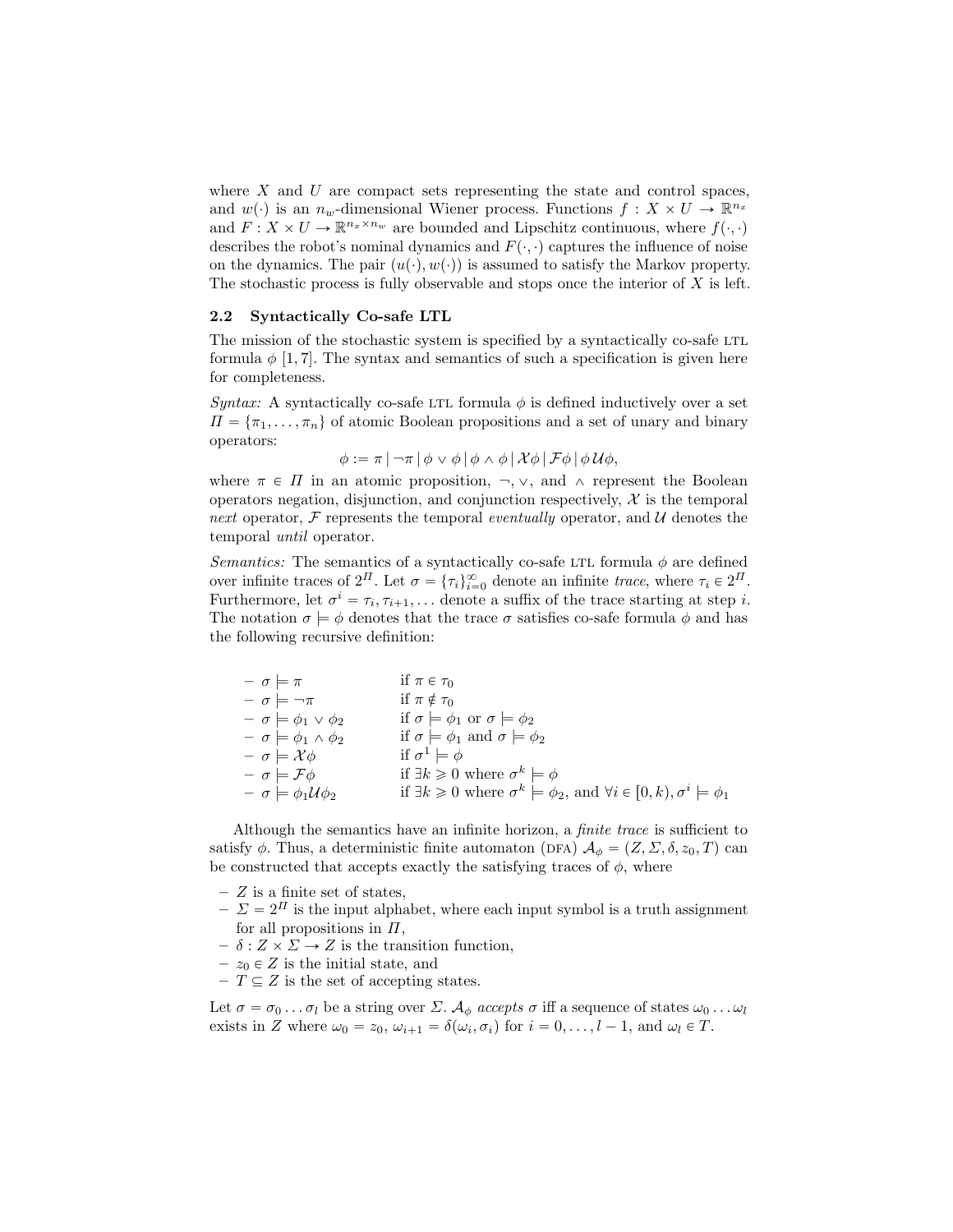#### 2.3 Stochastic Motion Planning with Temporal Goals

Stochastic system (1) evolves in a static workspace  $W$  consisting of a set of polytopic obstacles  $O$  and a set of polytopic regions  $P = \{p_1, \ldots, p_n\}$ , where  $p_i$  is mapped to atomic proposition  $\pi_i$ . Proposition  $\pi_i$  becomes true when the system visits any part of region  $p_i$ . With a slight abuse of notation, let  $\sigma$  denote the trajectory traced by the system during execution. Execution terminates when  $\sigma \models \phi$  or  $\sigma \cap \mathcal{O} \neq \emptyset$ , whichever occurs first. Given these definitions, the problem addressed in this work is now formally stated:

Problem definition: Given a fully-observable stochastic system (1) operating in a workspace  $W$ , compute a control policy for the system that maximizes the probability of satisfying a syntactically co-safe LTL formula  $\phi$ .

# 3 Methodology

A top-down framework for computing an optimal control policy is presented in this section that maximizes the probability of satisfying a task specified in co-safe ltl. Computation of the policy occurs in two phases. First, the evolution of the stochastic system is abstracted to a particular kind of uncertain Markov model, a bounded-parameter Markov decision process (BMDP)  $\beta$ . The BMDP models the range of transition probabilities that are observed when the system transitions between regions in a discretization of the state space. Second, the co-safe LTL specification  $\phi$  is translated into an equivalent DFA  $\mathcal{A}_{\phi}$ , and the Cartesian product  $\mathcal{P} = \mathcal{B} \times \mathcal{A}_{\phi}$  is computed. Conceptually, the product  $\mathcal{P}$  is also a BMDP where each state is a unique tuple  $(q, z)$ , where q is a discrete region of the state space and z is a state in  $\mathcal{A}_{\phi}$ . Then, an optimal policy is computed over P to reach any state  $(q', z')$ , where  $z'$  is accepting in  $\mathcal{A}_{\phi}$ . With respect to the discretization, an optimal policy over  $P$  satisfies  $\phi$  with maximum probability. A block diagram illustrating the components of the planning framework is shown in Figure 1.



Fig. 1: Diagram of the proposed stochastic temporal logic planning framework.

### 3.1 BMDP Abstraction

To achieve computational tractability, the proposed framework abstracts the evolution of the stochastic system to motions between discrete regions of the state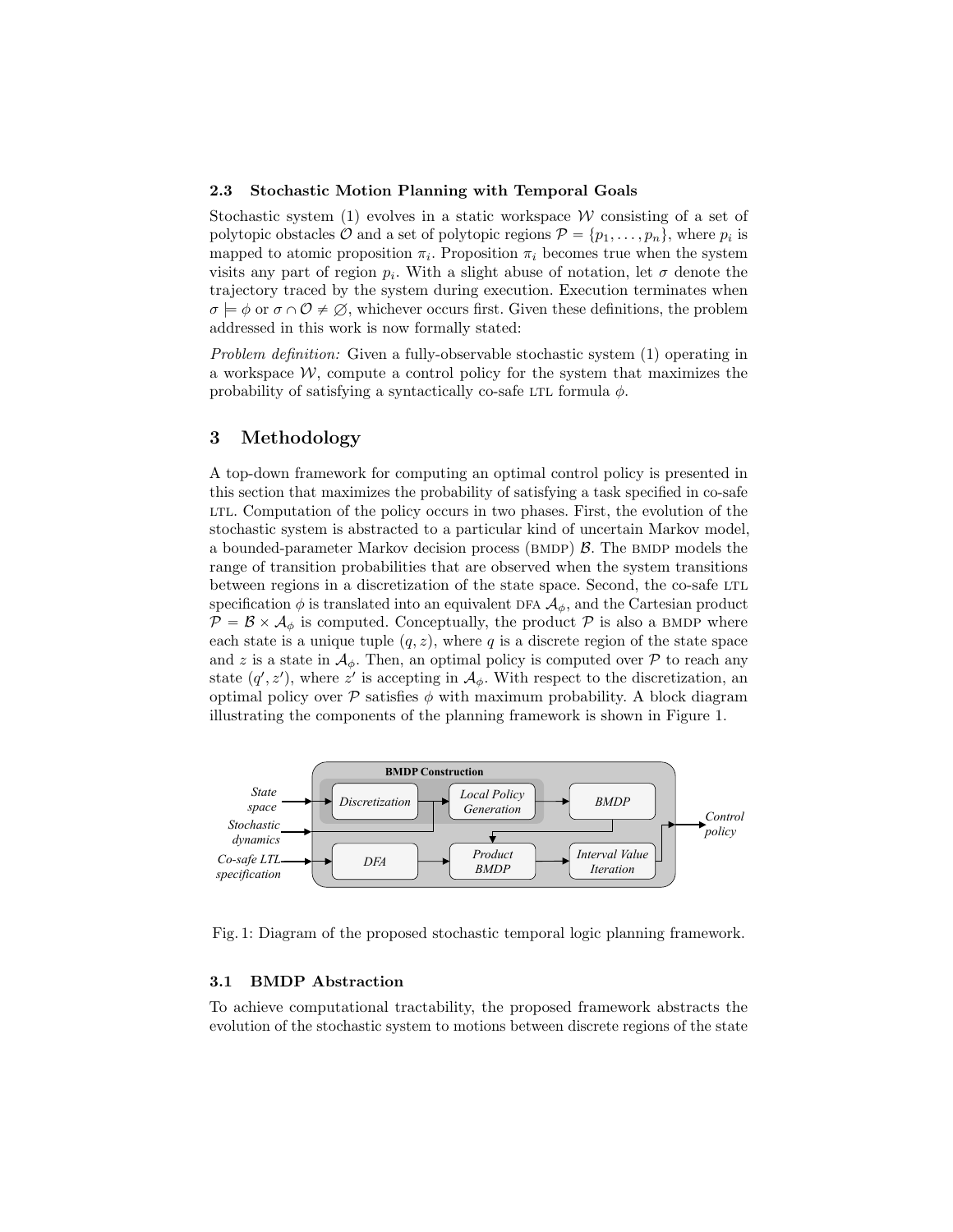space. Since the system is stochastic, navigation of the system between any pair of adjacent regions is presumed to be imperfect. Furthermore, the probability of transitioning to an adjacent region depends on the initial state within the current region, which is not known a priori. Therefore, a range of transition probabilities is required to fully represent the likelihood of the system successfully moving between two regions, corresponding to the minimum and maximum over all initial conditions. The discretization, coupled with the transition probability ranges naturally lends itself to an *uncertain Markov decision process*. This particular construction of the region level abstraction, however, forms a special kind of uncertain MDP, known as a bounded-parameter MDP (BMDP)  $[23]$ . A BMDP is able to capture the uncertainty over the transition probabilities with a range of values, and can be solved optimally in polynomial time. In the remainder of this section, a formal definition of the BMDP is given, and the construction of the bmdp abstraction for stochastic planning is detailed.

Bounded-parameter MDP A bounded-parameter Markov decision process (bmdp) [23] is an mdp whose transition probabilities are not known exactly. Instead, these values are presumed to lie within a range of real numbers. Formally, a BMDP is a tuple  $\mathcal{B} = (Q, A, \check{P}, \hat{P}, L)$ , where

- $-$  Q is a finite set of states,
- $-$  A is a finite set of actions,
- $-\check{P}: Q \times A \times Q \rightarrow [0, 1]$  and  $\hat{P}: Q \times A \times Q \rightarrow [0, 1]$  are pseudo-transition probability functions that for state  $q \in Q$  under action  $a \in A$  return the minimum and maximum transition probabilities to state  $q' \in Q$ , respectively,
- $-I: Q \to 2^{\Pi}$  is a labeling function that maps each  $q \in Q$  to a set of atomic propositions in  $2^{\Pi}$ . L relates discrete states with the proposition regions.

The following property must also hold in a BMDP: for all  $q, q' \in Q$  and any  $a \in \mathcal{A}(q), \ \tilde{P}(q, a, \cdot)$  and  $\tilde{P}(q, a, \cdot)$  are pseudo-distribution functions such that  $a \in A(q), P(q, a, \cdot)$  and  $P(q, a, \cdot)$  are pseudo-distribution functions such to  $0 \leqslant \check{P}(q, a, q') \leqslant \hat{P}(q, a, q') \leqslant 1$  and  $\sum_{q' \in Q} \check{P}(q, a, q') \leqslant 1 \leqslant \sum_{q' \in Q} \hat{P}(q, a, q').$ 

Discretization A discretization of the state space that respects both obstacles and proposition regions forms the states of the BMDP abstraction. Formally, a discretization of the bounded state space  $X$  is defined as a set of polytopic, non-overlapping subspaces of  $X$  whose union is  $X$ .

A desirable discretization depends on a number of factors, including the geometry and dynamics of the system. Practically speaking, the coarseness of the discretization has a direct impact on policy computation time. The difficulty of discretizing a high-dimensional space for motion planning purposes is well known [7]. The proposed framework advocates a discretization of the workspace using a Delaunay triangulation [26] that can easily be generated to respect obstacles and other regions of interest. Moreover, this triangulation avoids skinny triangles which may be deleterious to the abstraction. Note that discretizing the workspace induces a discretization of the state space by projecting each element of the state space into the workspace and identifying the region the projection lies in.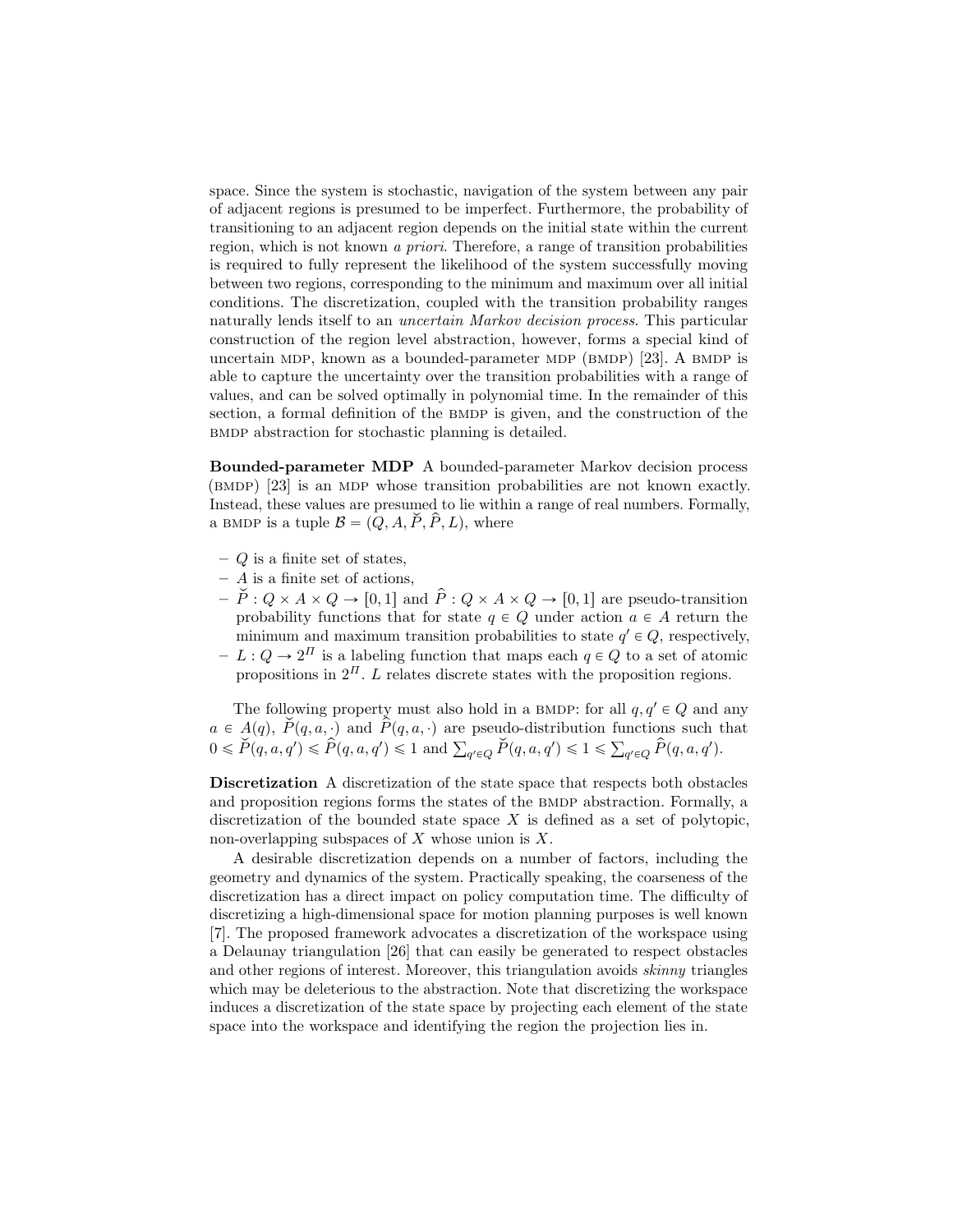Local Policy Computation Given a discretization of the state space, a local controller or control policy is generated to optimally navigate the stochastic system between adjacent regions. These local policies correspond to the actions of the bmdp abstraction. The proposed framework is not dependent on a particular method for local policy generation, so long as the transition probability range for successfully moving between two regions can be calculated. A general method for computing local policies is the impress algorithm  $[12]$ , a sampling-based approach that asymptotically approximates the optimal control policy for stochastic system (1) using a series of progressively larger Markov decision processes. When local policies are approximated with a Markov chain (as in imdp), the minimum and maximum transition probabilities for transitioning to an adjacent discrete region are easily obtained with an *absorbing Markov chain* analysis [27]. The imp method is used to compute the local policies in the evaluation of this framework. Depending on the system employed, however, more specialized controllers can also be synthesized for stronger guarantees in the local control policies.

#### 3.2 Product BMDP and Optimal Policy

Recall that the objective of the system is given as a co-safe LTL formula  $\phi$ , and that a finite trace is able to satisfy this kind of specification. To compute a control policy to satisfy  $\phi$ , the specification is first translated into an equivalent DFA [1]. Unfortunately, constructing  $\mathcal{A}_{\phi}$  introduces an exponential blow-up with respect to the size of  $\phi$ . Nevertheless, tools exist that emit a minimized DFA virtually instantly for the kinds of specifications commonly used for planning tasks [28]. Given  $\mathcal{A}_{\phi}$ , the product of  $\mathcal{A}_{\phi}$  with the BMDP described above is computed, and then a policy over the product is obtained to satisfy the specification with maximum probability. The product BMDP is formally defined below.

**Product BMDP** Given a BMDP  $\beta$  and a DFA  $\mathcal{A}_{\phi}$  for a co-safe LTL specification  $\phi$ , the product BMDP  $\mathcal{P} = \mathcal{B} \times \mathcal{A}_{\phi}$  is a tuple  $\mathcal{P} = (Q_{\mathcal{P}}, T_{\mathcal{P}}, A_{\mathcal{P}}, P_{\mathcal{P}}, P_{\mathcal{P}})$ , where

$$
Q_{\mathcal{P}} = Q \times Z, \qquad T_{\mathcal{P}} = Q \times T, \qquad A_{\mathcal{P}} = A,
$$

$$
\widetilde{P}_{\mathcal{P}}((q, z), a_{\mathcal{P}}, (q', z')) = \begin{cases} \widetilde{P}(q, a, q') & \text{if } z' = \delta(z, L(q')) \\ 0 & \text{otherwise,} \end{cases}
$$

$$
\widehat{P}_{\mathcal{P}}((q, z), a_{\mathcal{P}}, (q', z')) = \begin{cases} \widehat{P}(q, a, q') & \text{if } z' = \delta(z, L(q')) \\ 0 & \text{otherwise,} \end{cases}
$$

for  $q, q' \in Q$ ,  $a_{\mathcal{P}} \in A_{\mathcal{P}}$ ,  $a \in A$ , and  $z, z' \in Z$ . Conceptually, P is both a BMDP and a DFA. The goal is to compute a policy over the actions  $\mathcal{A}_{\mathcal{P}}$  in  $\mathcal{P}$  to reach any terminal state  $(q, z) \in T_{\mathcal{P}}$  with maximum probability. Note that transitions in the bmdp component of each state still obey the transition probabilities over the actions between each discrete region, and a transition in the DFA occurs only when the system enters a labeled proposition region that has a transition in the current dfa state. Therefore, the policy that maximizes the probability of reaching a state in  $T_p$  optimizes the probability of satisfying  $\phi$  (reaching an accepting state in  $\mathcal{A}_{\phi}$ ). A conceptual illustration of the of the product BMDP  $\mathcal{P}$ given  $\beta$  and  $\mathcal{A}_{\phi}$  is shown in Figure 2.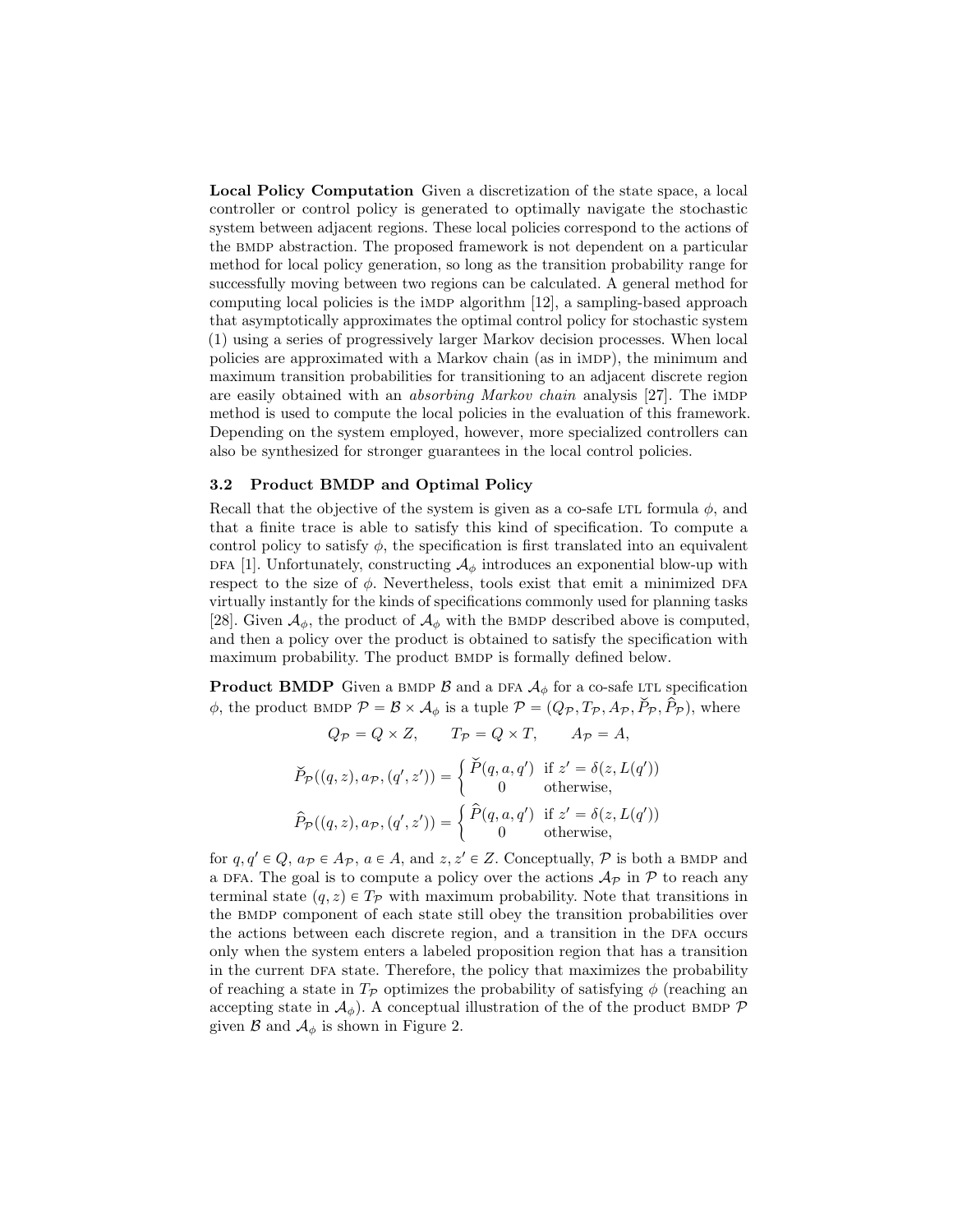

(c) A conceptual illustration of the product BMDP  $\mathcal{P} = \mathcal{B} \times \mathcal{A}_{\phi}$ 

Fig. 2: (a) The minimal DFA  $\mathcal{A}_{\phi}$  for  $\phi = (-p_3 \mathcal{U}(p_1 \vee p_2)) \wedge \mathcal{F}p_3$ . (b) A discretization of the state space, allowing for the construction of a BMDP  $\beta$  with proposition regions  $p_1, p_2$ , and  $p_3$ . (c) An illustration of the product BMDP  $\mathcal{P} = \mathcal{B} \times \mathcal{A}_{\phi}$ . Specification  $\phi$  requires the system to transition through P by visiting regions  $p_1$ or  $p_2$ , followed by region  $p_3$ . If proposition  $p_3$  is visited first,  $\phi$  cannot be satisfied. The accepting state is denoted with the double circle.

**Optimal Policy Computation** Finding a policy over  $P$  to satisfy specification  $\phi$  is equivalent to solving the *maximal reachability probability problem* [29]. The objective in this problem is to find the maximum probability that a set of states can be reached from any other state in an mdp. Prior work also solves the maximal reachability probability problem for a BMDP [30]. The key difference for a BMDP is that the expected value (maximum probability) for each state is not a scalar value, but rather a range derived from the transition probability bounds.

Note that a BMDP represents a uncountably-large set of MDPs whose transition probabilities lie in those of the BMDP. This implies that the optimization objective for a BMDP is ambiguous since the true probabilities are unknown. The literature proposes two optimal policies: a pessimistic policy that optimizes for the lower bound probabilities, and an optimistic policy that optimizes for the upper bound probabilities [23]. From these two criteria, absolute optimal value ranges for each state in the BMDP naturally correspond to the minimum pessimistic value and the maximum optimistic value.

The algorithm for computing an optimal policy in a BMDP is *interval value* iteration (IVI), the analog of *value iteration* for an MDP. Before IVI begins, an optimization objective for the BMDP must be chosen (e.g., pessimistic or optimistic). For each iteration of ivi, an mdp representative is selected, based on the optimization objective and the current value estimate, and the typical Bellman backup is computed. Let  $\widetilde{P}$  denote the probability distribution for the MDP representative selected during an iteration of IVI for the product BMDP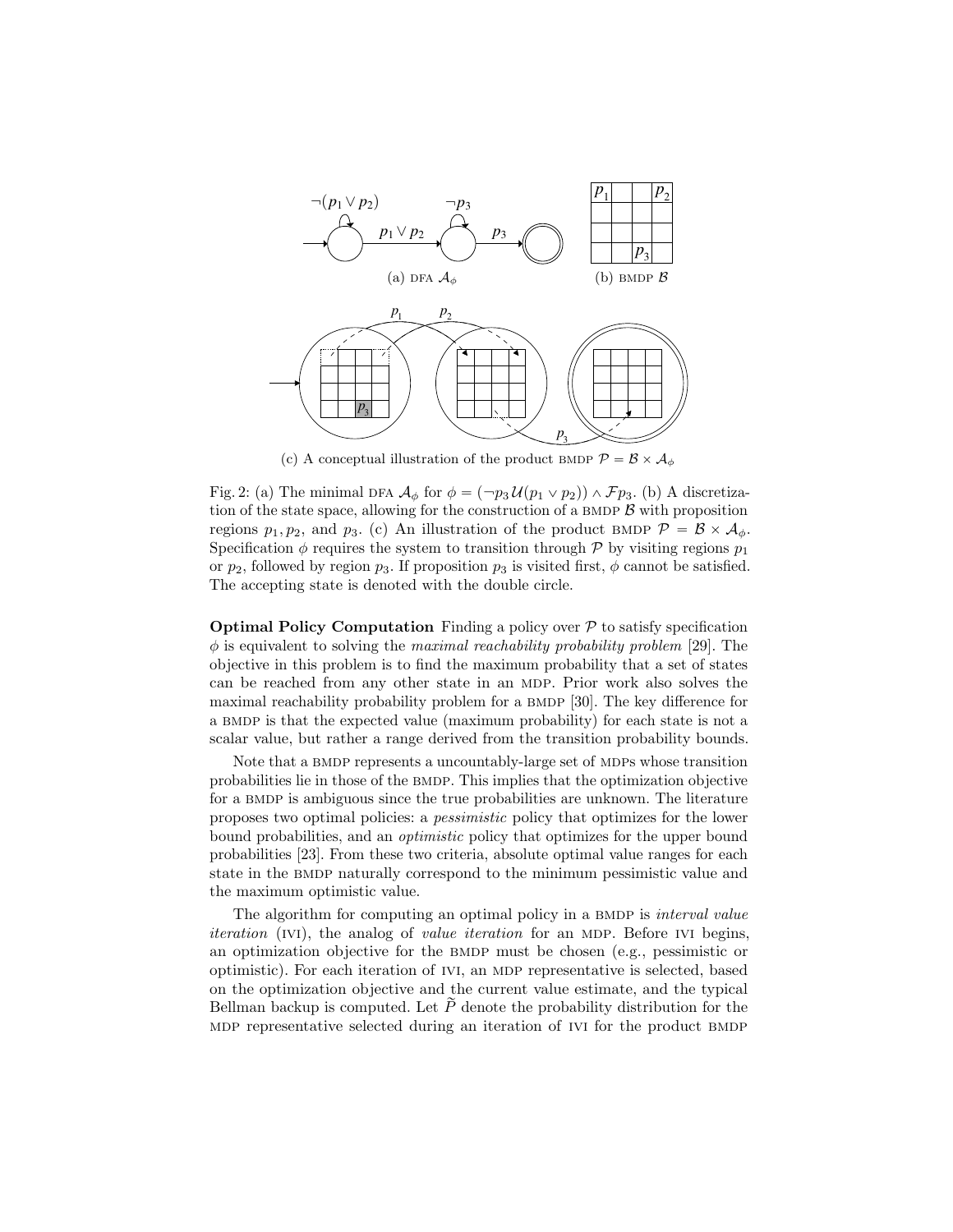$P$ . Then the Bellman backup operation for computing the maximum reachable probabilities in  $\mathcal P$  is:

$$
v(q) = \begin{cases} 1 & \text{if } q \in T_{\mathcal{P}} \\ \max_{a \in A(q)} \left[ \sum_{q' \in Q} \widetilde{P}(q, a, q') v(q') \right] & \text{otherwise.} \end{cases}
$$
(2)

The result of the interval value iteration computation (2) is a control policy that maximizes the probability of satisfying the co-safe LTL specification  $\phi$ over the BMDP abstraction. The value  $v(q)$  represents the probability that the stochastic system, starting anywhere in region  $q$ , reaches an accepting state in the automaton  $A_{\phi}$ . Since IVI reasons over discrete regions of the state space rather than individual elements, significant savings in computation time are realized.

# 4 Analysis

This section analyzes the asymptotic convergence of the probability of satisfying a co-safe LTL specification  $\phi$  computed over the BMDP abstraction to the true optimal values for stochastic system  $(1)$ . It is shown that the BMDP approximates the continuous dynamics with a bounded error that is a function of the diameter of each polytopic region. As the largest diameter in the discretization shrinks to zero, uncertainty in the optimal value estimates for the BMDP are eliminated, indicating convergence to the true maximum probabilities for the system to satisfy  $\phi$ . Proof of these claims begins by inspecting the local policies of the BMDP. A typical method for computing such policies uses a discrete, locally consistent approximation of the continuous dynamics, defined below.

**Definition 4.1 (Definition 1.3 in [25]).** Let  $\xi$  denote a controlled Markov chain approximating a stochastic system (1) whose dynamics are given by bounded, Lipschitz continuous functions f and F. Each state  $x \in \xi$  is associated with a non-negative holding time  $\Delta t(x)$ , representing the time a control u is applied at state x. Let  $\xi_i$  denote the i<sup>th</sup> state resulting from the stochastic process  $\xi$ , and the notation  $\Delta \xi_i = \xi_{i+1} - \xi_i$  denote the distance between two consecutive states in the discrete approximation. A discrete time Markov chain  $\xi$  is locally consistent with continuous-time system (1) if the following conditions are met for all  $x \in \mathcal{E}$ , where  $w \in U$  is the control applied at state x:

$$
\mathbb{E}[\Delta \xi_i | \xi_i = x, u_i = w] = f(x, w) \Delta t(x) + O(\Delta t(x))
$$
\n(3)

$$
Cov[\Delta \xi_i | \xi_i = x, u_i = w] = F(x, w)F(x, w)^T \Delta t(x) + O(\Delta t(x))
$$
\n(4)

where  $O(\cdot)$  indicates an upper bound on the error introduced by the discrete time approximation of the continuous dynamics as a function of the holding time.

In the BMDP abstraction, actions for each discrete region (local policies) are presumed to be locally consistent Markov chains of stochastic system (1). Note, the imdp method [12] computes a locally consistent Markov chain. A transition between regions in the bmdp, however, likely requires a series of discrete time steps to complete. Since each action is locally consistent, the modeling error in each BMDP transition is bounded, as shown in the following lemma.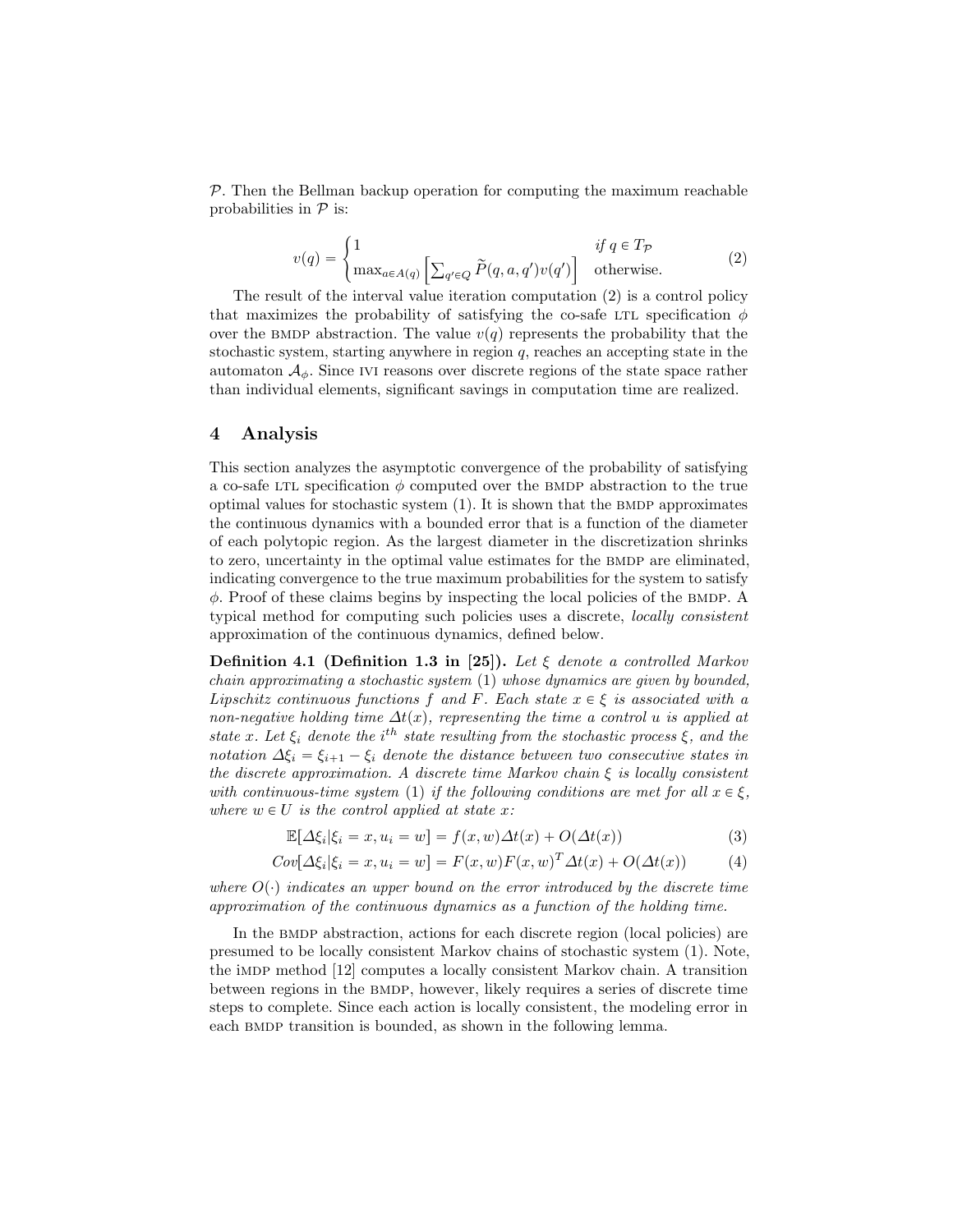**Lemma 4.2.** Given a BMDP abstraction of stochastic system  $(1)$  where actions induce locally consistent Markov chains, the error incurred by a transition from region  $q$  to adjacent region  $q'$  is bounded by the maximum expected time to exit  $q$ .

*Proof.* Let  $\xi^{\mu}$  denote the locally consistent Markov chain induced by action  $\mu$ in the BMDP abstraction defined over  $q$  that attempts to navigate the system from q to an adjacent region q'. Furthermore, let  $\Delta T_x(\xi^{\mu})$  be the expected time for the system to exit region q from initial state  $x \in \xi^{\mu}$ . From (3),(4), the error introduced by  $\xi^{\mu}$  is bounded by the discrete holding times at each state in  $\xi^{\mu}$ . It then follows directly that the error in the transition from region  $q$  is bounded by  $\max_{x \in \xi^{\mu}} O(\Delta T_x(\xi^{\mu}))$ , which is the maximum error that accumulates when the system evolves within q under  $\mu$  over all possible initial states.

Furthermore, the expected exit time for system (1) from a bounded region is always finite, and this time is a function of the initial state and the diameter of the region ([31], Chapter III, Lemma 3.1). Given the error incurred by the  $BMDP$  abstraction of system  $(1)$  as a function of the diameter of each region, what remains to prove is that as the maximum diameter shrinks to zero, an optimal bmdp policy asymptotically converges to an optimal policy for the continuous system. Arguments are based on the value functions corresponding to the optimal policies, and begin by inspecting the transition probability ranges in the BMDP. For convenience,  $diam(q)$  denotes the diameter of a polytopic region q in the discretization.

**Lemma 4.3.** Let  $\mu$  denote a locally optimal, locally consistent control policy that navigates the system (1) from region q to a region adjacent to q in a BMDP abstraction. Then, for all  $q'$  adjacent to  $q$ : ı

$$
\lim_{diam(q)\to 0} \left[ \hat{P}(q,\mu,q') - \check{P}(q,\mu,q') \right] = 0.
$$
\n(5)

*Proof (sketch)*. The Lipschitz assumption for stochastic system  $(1)$  asserts  $||f(x, u) - f(x', u')|| \le K(||x - x'|| + ||u - u'||)$ , where  $K \in \mathbb{R}$  is the Lipschitz constant. An analogous assertion also holds for the covariance F. Since the system evolves according to a locally optimal policy  $\mu$  to maximize the probability of reaching an adjacent, contiguous region, it follows from the Lipschitz condition of  $f, F$  that the optimal transition probabilities for two states  $x, x'$  in a discrete region q differ only by a function of the distance between  $x$  and  $x'$ . As the diameter of q shrinks to zero, the maximum distance between any two states in q also decreases to zero, indicating that the transition probability ranges under  $\mu$  to reach all neighboring regions also converge to scalar values.  $\Box$ 

For any policy over a BMDP, the range of optimal value function estimates falls within the minimum pessimistic value and the maximum optimistic value. The following lemma shows that these policies and value function estimates always exist. The subsequent theorem then relates the value function estimate to the continuous dynamics (1), showing that the values converge to the maximum probability of satisfying a co-safe ltl specification for each state in the product bmdp abstraction as largest diagonal in the discretization approaches zero.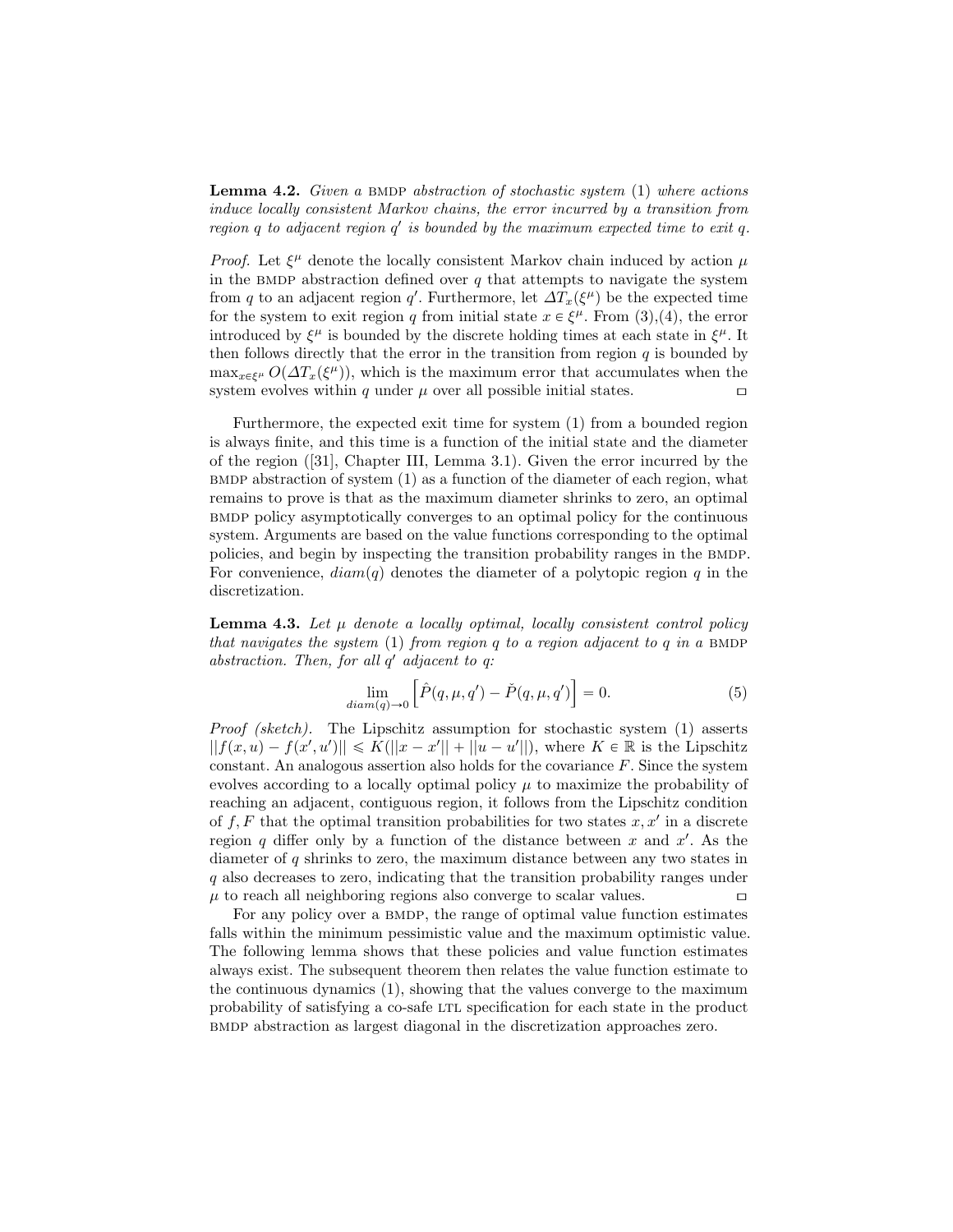**Lemma 4.4.** (Theorems 8 and 9 in [23]) For any BMDP there exists an optimistically optimal and a pessimistically optimal policy. These policies converge pointwise to the desired optimal value function.

**Theorem 4.5.** Let  $\check{v}(q_p)$  denote the minimum pessimistically optimal value and  $\hat{v}(q_p)$  denote the maximum optimistically optimal value for a state  $q_p$  computed by (2) over the product BMDP abstraction  $P$  for the stochastic system (1) and co-safe specification  $\phi$ . Then, for all  $q_p \in Q_{\mathcal{P}}$ :

$$
\lim_{\max_{q\in Q} diam(q)\to 0} \left[ \hat{v}(q_p) - \check{v}(q_p) \right] = 0,\tag{6}
$$

and  $\hat{v}(q_p) = \check{v}(q_p)$  is the maximum probability of satisfying  $\phi$  for all states  $x \in q_p$ of stochastic system (1).

Proof (sketch). It follows directly from Lemmas 4.3 and 4.4 that the value function range for each region in the BMDP abstraction must converge to a single value as the diameter of the largest discrete region shrinks to zero. Thus, (6) holds. Furthermore, from Lemma 4.2, the BMDP models the underlying dynamics of the continuous stochastic system arbitrarily well as the largest diameter in the discretization shrinks to zero. Therefore, as  $|\hat{v}(q_p) - \check{v}(q_p)|$  approaches 0 for all states in the product BMDP, the value range for  $q_p$  converges to a scalar value that is the continuously optimal value for all states  $x \in q_p$ .

### 5 Evaluation

Evaluation of the proposed method for computing a control policy that satisfies specification  $\phi$  with maximum probability is given in this section. A 2D system with single integrator dynamics and Gaussian noise is simulated. Formally,  $f(x, u) = u$  and  $F(x, u) = 0.1I$ , where I is the identity matrix, as in [12, 13, 24]. Computations are performed on a 2.4GHz Intel Xeon cpu with 12GB memory.

Simulated experiments are performed in a 20  $\times$  20 warehouse inspired environment, shown in Fig. 3a. A set of proposition regions,  $p_1, \ldots, p_8$ , represent regions of interest in the warehouse, and region  $p<sub>9</sub>$  represents a processing station where completed orders are taken. Two different co-safe LTL specifications are evaluated. The first specification,  $\phi_G$ , represents a *gathering* task, where the system must retrieve three items in any order, then bring the completed order to the processing station. Since the same item could exist in multiple locations, subformulas  $\phi_1 = (p_1 \vee p_3), \phi_2 = (p_2 \vee p_4)$  and  $\phi_3 = (p_5 \vee p_6 \vee p_7 \vee p_8)$  denote the possible locations for items 1, 2, and 3, respectively. The second task,  $\phi_S$ , is a rigid sequence of items to gather, where item 1 must be retrieved before item 2, and item 2 must be retrieved before item 3, and only then may the system return to the processing station.  $\phi_G$  and  $\phi_S$  are represented in co-safe LTL as:

$$
\phi_G = (\neg p_9 \mathcal{U} \phi_1) \land (\neg p_9 \mathcal{U} \phi_2) \land (\neg p_9 \mathcal{U} \phi_3) \land \mathcal{F} p_9
$$
  

$$
\phi_S = \mathcal{F}(\phi_1 \land \mathcal{X}\mathcal{F}(\phi_2 \land \mathcal{X}\mathcal{F}(\phi_3 \land \mathcal{X}\mathcal{F}p_9))).
$$

The minimized automata for  $\phi_G$  and  $\phi_S$  are shown in Figures 3b and 3c.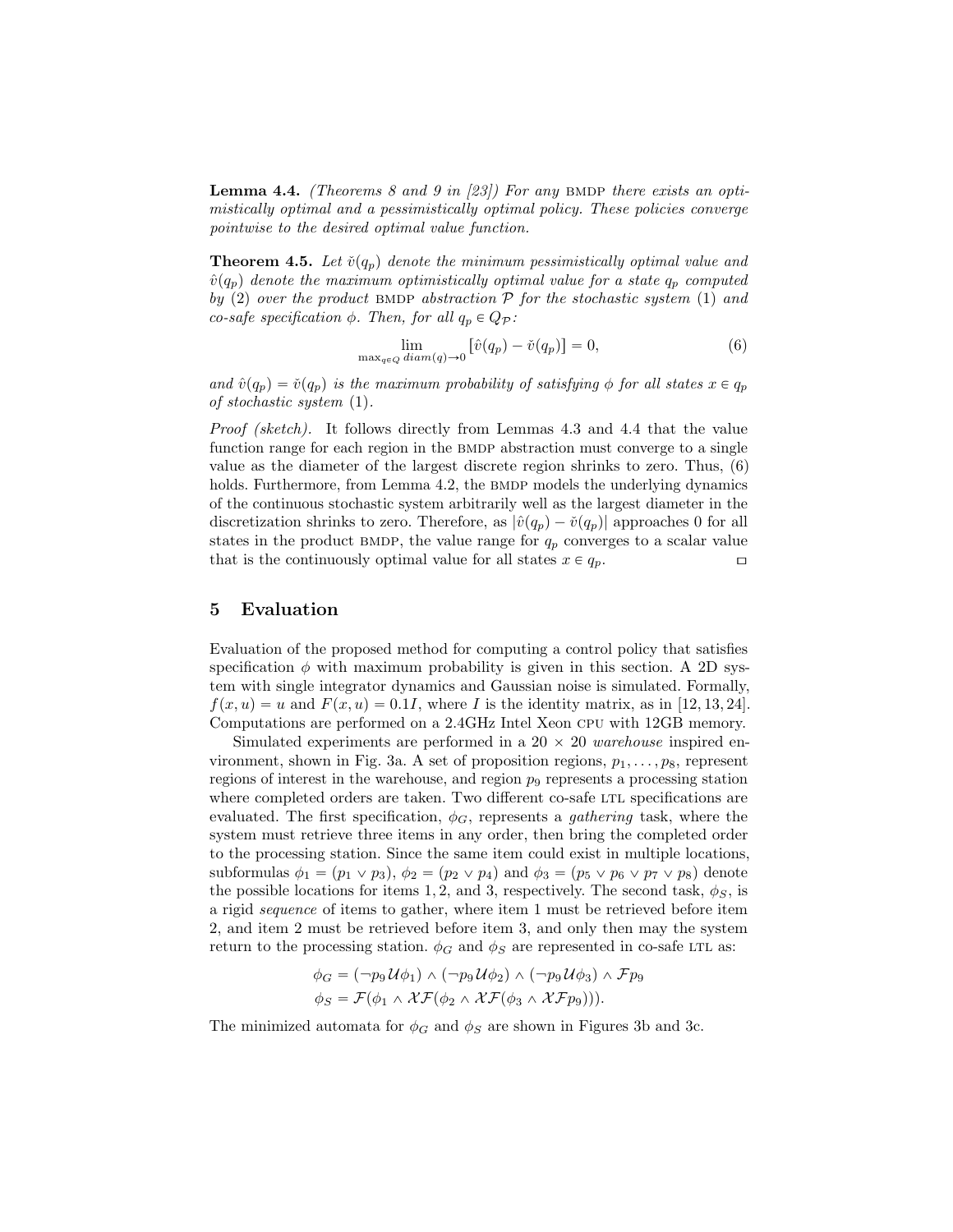

Fig. 3: (a) The  $20\times20$  warehouse. Obstacles are gray, and nine proposition regions are shaded and labeled. An obstacle and proposition respecting triangulation  $(826 \text{ triangles})$  is overlayed. The system starts at the star. (b) Minimized DFA for  $\phi_G$ . (c) Minimized DFA for  $\phi_S$ . Self-transitions in the DFAs are omitted for clarity.

The computation time and quality of the resulting control policy from the proposed bmdp abstraction are evaluated here. To compare this work against existing methods for planning under uncertainty, two state-of-the-art frameworks are extended to compute policies that satisfy a co-safe LTL specification. The first method employs a typical MDP abstraction, constructed using the SMR method [11]. Eight unit controls spanning the cardinal and ordinal directions are applied in the smr for a fixed duration of 100ms. Given the smr, a policy is computed over the product of the SMR with  $\mathcal{A}_{\phi}$  in the style of existing temporal logic methods. The second approach utilizes the iMDP algorithm [12] and iteratively constructs an optimal policy directly in the continuous state space  $X \times \mathcal{A}_{\phi}$ . In the bmdp abstraction, a discretization with 826 triangles is used, local policies are computed using impp, and a pessimistically optimal policy over the BMDP is computed. All three methods are executed until there are 750 states sampled per unit area or four hours elapses, whichever is first. Previous work has shown this sampling density yields favorable policies for the system evaluated [13].

Discrete abstraction The first step for the BMDP and SMR methods is to construct a discrete abstraction that models the evolution of the stochastic system in the environment. This construction can be thought of as a one-time cost since the abstraction can be reused for different tasks, provided the environment and robot stay the same. The impredicted absolution does not emit a reusable abstraction since an optimal policy is constructed directly by this method. Table 1 shows that constructing the bmdp abstraction (over the discretization in Fig. 3a) is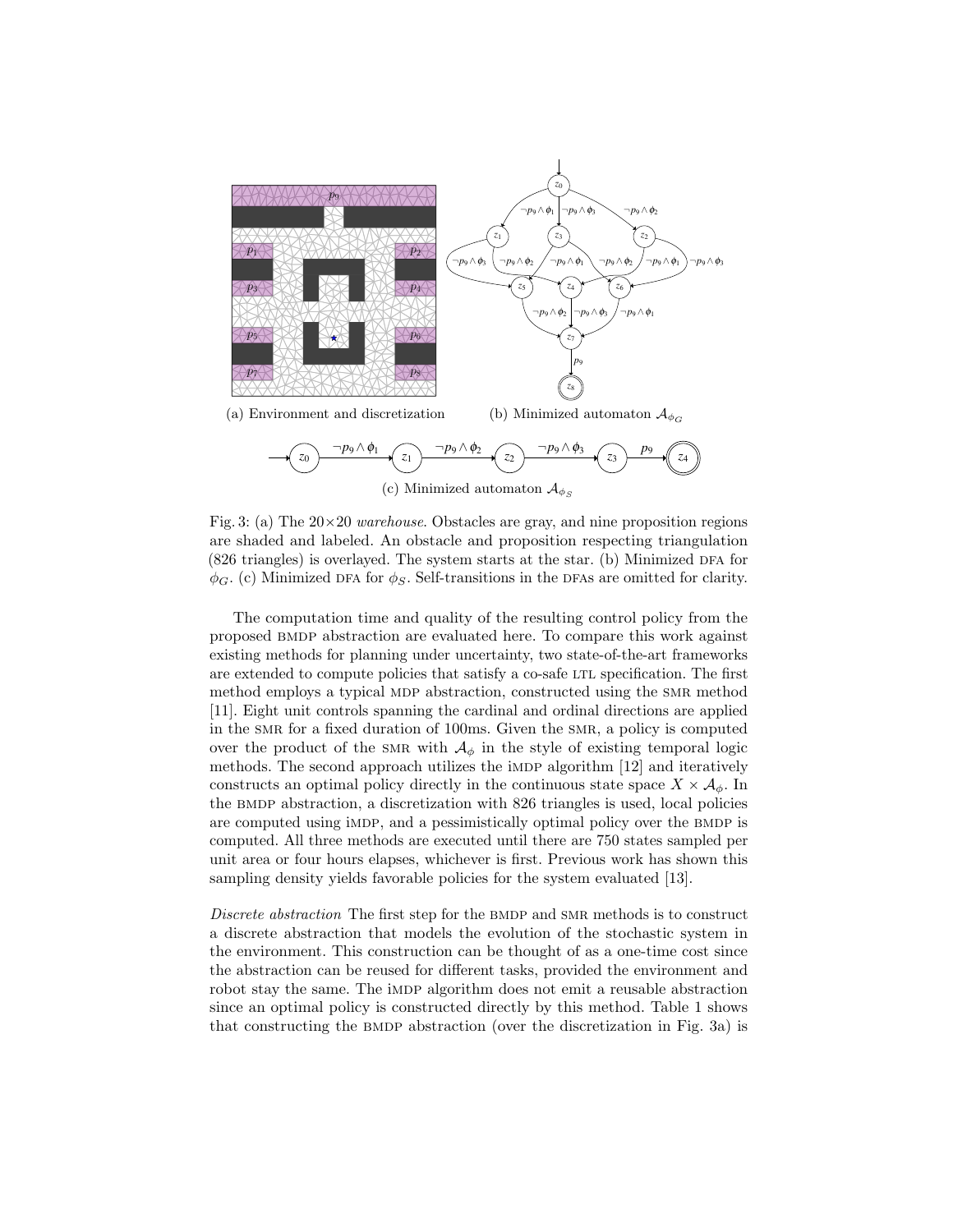|             | Abstraction | Policy time (s)         |                     | Prob. Success |          |
|-------------|-------------|-------------------------|---------------------|---------------|----------|
|             | time(s)     | ФG                      | $\phi_S$            | $\phi_G$      | $\phi_S$ |
| <b>BMDP</b> | 1181.59     | 10.80                   | 5.87                | 0.979         | 0.973    |
| SMR         | 2494.68     | 1728.56                 | 1234.97 1.000 1.000 |               |          |
| impp        | n/a         | 14400.00 14400.00 0.899 |                     |               | 0.971    |

Table 1: The average time to generate the discrete abstractions, average policy computation time, and median probability of success for tasks  $\phi_G$  and  $\phi_S$  in the three methods evaluated. All values are taken over 50 independent runs. The abstraction for each method is a one time cost, and can be reused for any  $\phi$ .

significantly faster than a comparable MDP abstraction. BMDP construction for 826 discrete regions takes less than 20 minutes on a single processor, compared to over 45 minutes for SMR.

Policy computation Computing a policy to satisfy the specification with maximum probability exposes stark differences in the three different methods, as noted in Table 1. In the BMDP and SMR methods, the Cartesian product of the Markov abstraction is taken with the automaton  $\mathcal{A}_{\phi}$ , and an optimal policy over this product is computed. For imdp, the policy is computed directly in the product space. The BMDP abstraction requires just over 10 seconds to find an optimal (pessimistic) policy for  $\phi_G$  and under 6 seconds to find an optimal policy for  $\phi_S$ . Compare these times to SMR, which requires nearly 30 minutes for  $\phi_G$  and over 20 minutes for  $\phi_s$ . This difference accentuates the gains in reasoning over discrete regions rather than individual state space elements. The iMDP method consistently reached a four hour timeout, and only contains about half of the number of discrete states that exist the final BMDP and SMR policies; the complexity of iMDP depends on the number of states in the existing approximating structure, where each iteration takes more time than the previous.

Probability of Success Naturally, the significant gains in computation time for the bmdp abstraction do not come without a price. The last two columns in Table 1 show the median probability of success to satisfy each of the specifications across all three methods. Although the smr abstraction does not provide any formal guarantees, this method is able to consistently find a virtually perfect policy. This result can be attributed to the relatively simple system evaluated coupled with the rather dense MDP abstraction utilized. Nevertheless, the much coarser bmdp abstraction cedes only 2-3% probability of success compared to smr while providing computation times that are substantially faster. Although importantly provides strong theoretical guarantees, the complexity of this method prohibits scalability into the large product state space. This is particularly evident for  $\phi_G$ , where  $A_{\phi}$  has 9 states, and importantly as a probability of success at just around 90%.

# 6 Discussion

This work presents a method for efficient stochastic motion planning where the objective is a high-level specification given in co-safe LTL. By abstracting the evolution of the robot to a bounded-parameter MDP where the states are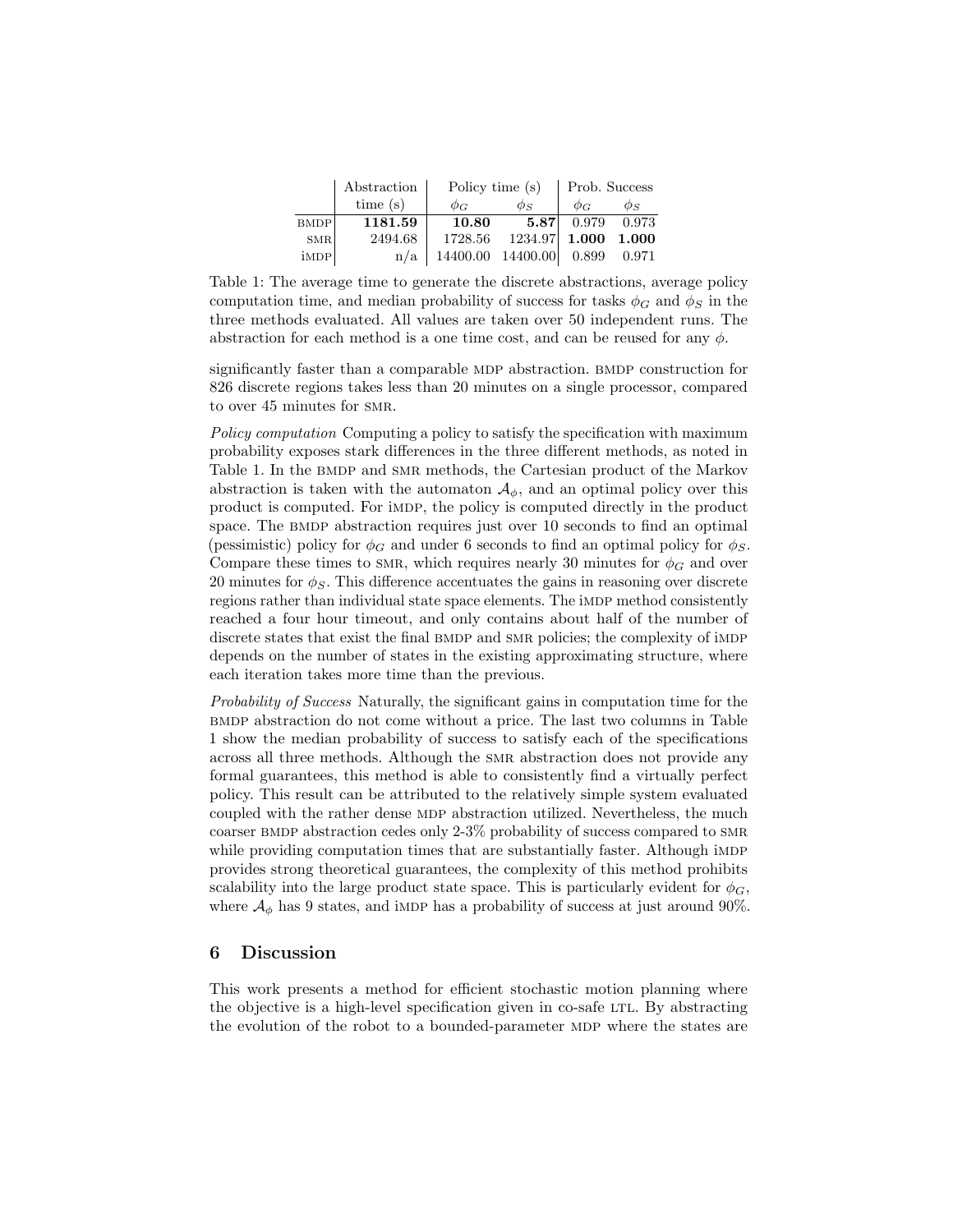discrete regions of the state space, the method is able to quickly and effectively compute an optimal policy over the product of the BMDP abstraction and a DFA representing the high-level specification with maximum probability. Evaluation of the approach shows that policies for co-safe LTL specifications can be obtained in seconds once an abstraction is constructed. The BMDP abstraction admits optimal policy computation that is orders of magnitude faster than existing methods.

The analysis of the method indicates that as the discretization becomes finer, errors introduced in the BMDP abstraction model limit to zero and the policy asymptotically converges to optimal. As presented, the framework does not actively seek to reduce the transition probability ranges or discrete region sizes to achieve asymptotic optimality directly. It is a natural extension of this work, however, to refine local policies with large probability ranges by shrinking the discrete region they are defined over.

The relatively simple dynamics considered in the evaluation of this work should not be considered a limiting factor. The dynamics are reasoned over only at the bmdp abstraction level. For a more complex system, the time to compute the bmdp abstraction will surely increase, but time to computing the satisfying policy is polynomial in the number of discrete regions.

Acknowledgements Work by Ryan Luna is supported by a NASA Space Technology Research Fellowship. Work by Morteza Lahijanian, Mark Moll, and Lydia Kavraki is supported in part by NSF NRI 1317849, NSF 1139011, and NSF CCF 1018798. Computing resources supported in part by NSF CNS 0821727.

### References

- 1. Kupferman, O., Vardi, M.Y.: Model checking of safety properties. Formal Methods in System Design 19(3) (2001) 291–314
- 2. Thrun, S., Burgard, W., Fox, D.: Probabilistic robotics. MIT Press (2005)
- 3. Fainekos, G.E., Kress-Gazit, H., Pappas, G.J.: Temporal logic motion planning for mobile robots. In: IEEE Int'l. Conf. on Robotics and Automation. (2005) 2020–2025
- 4. Gazit, H.K., Fainekos, G., Pappas, G.J.: Where's waldo? Sensor-based temporal logic motion planning. In: IEEE Int'l. Conf. on Robotics and Automation. (2007) 3116–3121
- 5. Kloetzer, M., Belta, C.: A fully automated framework for control of linear systems from temporal logic specifications. IEEE Trans. on Automatic Control 53(1) (2008) 287–297
- 6. Wongpiromsarn, T., Topcu, U., Murray, R.M.: Receding horizon control for temporal logic specifications. In: Int'l Conf. on Hybrid Systems: Computation and Control. (2010) 101–110
- 7. Bhatia, A., Kavraki, L., Vardi, M.: Motion planning with hybrid dynamics and temporal goals. In: IEEE Conf. on Decision and Control. (2010) 1108–1115
- 8. Bhatia, A., Maly, M., Kavraki, L., Vardi, M.: Motion planning with complex goals. IEEE Rob. and Autom. Magazine  $18(3)$  (2011) 55–64
- 9. Karaman, S., Frazzoli, E.: Sampling-based algorithms for optimal motion planning with deterministic  $\mu$ -calculus specifications. In: Am. Control Conf. (2012) 735–742
- 10. Plaku, E., Kavraki, L.E., Vardi, M.Y.: Falsification of LTL safety properties in hybrid systems. Software Tools for Technology Transfer 15(4) (2013) 305–320